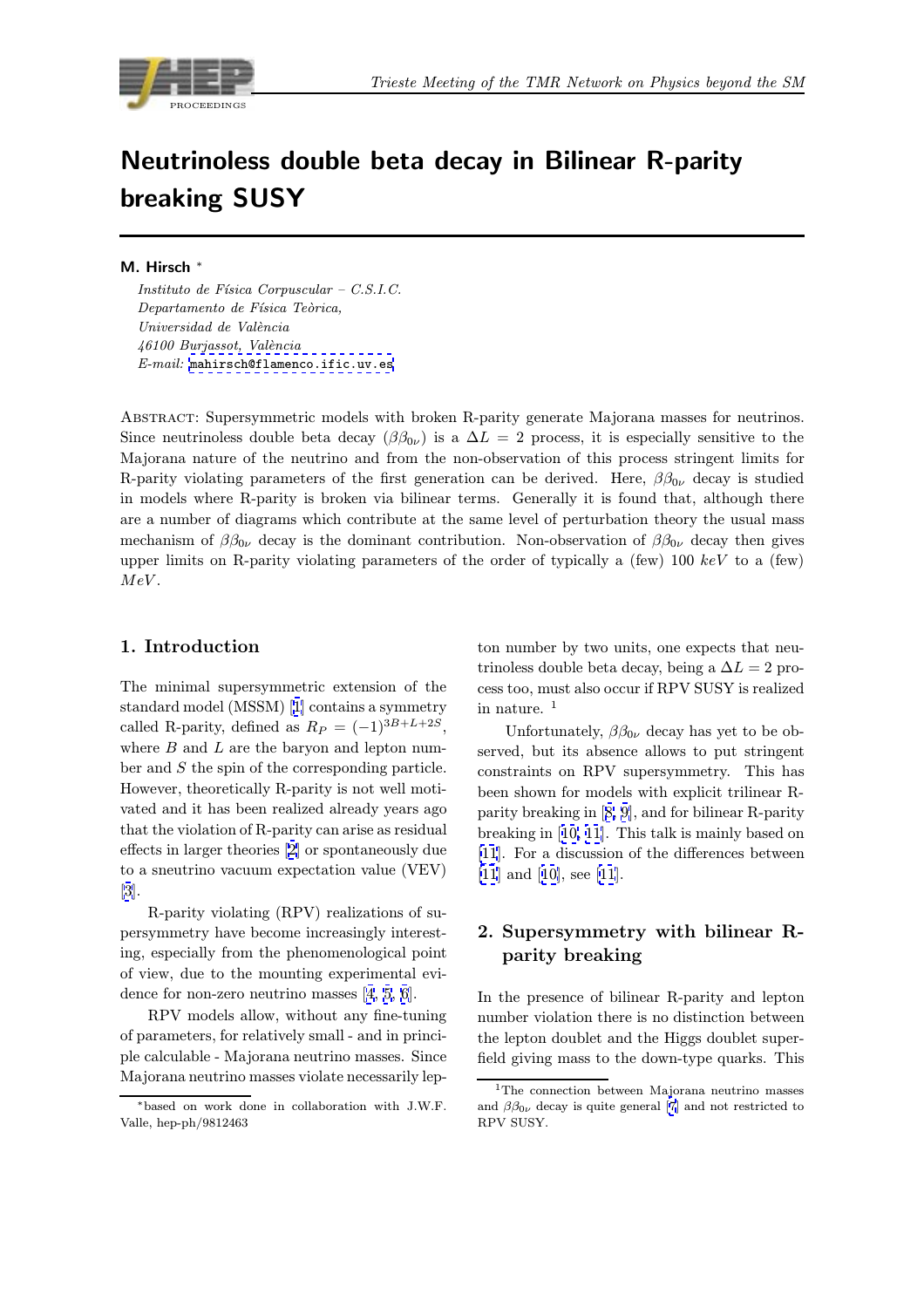fact can be accounted for by defining a superfield  $\ddot{\Phi}$  as

$$
\hat{\Phi} = (\hat{H}_1, \hat{L}_1, \hat{L}_2, \hat{L}_3). \tag{2.1}
$$

For the MSSM field content the most general gauge invariant form of the renormalizable superpotential can then be written as

$$
W = \epsilon_{ab} \left[ \lambda_e^{IJK} \hat{\Phi}_I^a \hat{\Phi}_J^b \hat{E}_k^C + \lambda_d^{Ijk} \hat{\Phi}_I^a \hat{Q}_j^b \hat{D}_k^C \right. \\
\left. + h_u^{jk} \hat{Q}_j^a \hat{H}_2^b \hat{U}_k^C + \mu^I \hat{\Phi}_I^a \hat{H}_2^b \right].\n\tag{2.2}
$$

Here,  $\hat{Q}$  and  $\hat{D}^C$ ,  $\hat{U}^C$  are the quark doublet and singlets superfields, respectively,  $\hat{E}^C$  is the lepton singlet superfield and  $\hat{H}_2$  the Higgs superfields with  $Y(\hat{H}_2) = 1$  responsible for the up-type quark masses, with  $h_u^{jk}$  being the corresponding Yukawa couplings. The indices  $j, k = 1, 2, 3$  denote generations, whereas  $I, J = 0, 1, 2, 3$ . The indices  $a, b$  are  $SU(2)$  indices. In the basis  $(2.1)$ one can separate W into an R-parity conserving and an R-parity violating  $(R_p)$  part

$$
W = W_{R_P} + W_{R_p},\tag{2.3}
$$

where the  $R_P$  part is simply given by taking  $I$  or *J* to be zero and *i*, *j* respectively. Then  $\lambda_e^{0jk} = \frac{1}{2}h_u^{jk}$  and  $\lambda_d^{0jk} = h_d^{jk}$ . The  $R_p$  part contains the remaining components,

$$
W_{R_p} = \lambda_e^{ijk} \hat{L}_i \hat{L}_j \hat{E}_k^C + \lambda_d^{ijk} \hat{L}_i \hat{Q}_j \hat{D}_k^C + \epsilon_i \hat{L}_i \hat{H}_2
$$
\n(2.4)

where  $\mu_i \to \epsilon_i$ , to make contact with the notation of [12]. If  $W_{R_n}$  would be the only source of RPV one could easily rotate the field  $\hat{\Phi}$  into a basis  $\hat{\Phi}'$ with  $\mu^{I'} = (\mu', 0, 0, 0)$  effectively eliminating the bilinear terms. However, another source of RPV is f[oun](#page-5-0)d in the soft supersymmetry breaking part of the scalar potential. It contains the terms:

$$
V_{R_p}^{soft} = \tilde{A}_e^{IJk} \tilde{\Phi}_I \tilde{\Phi}_J \tilde{E}_k^C + \tilde{A}_d^{Ijk} \tilde{\Phi}_I \tilde{Q}_j \tilde{D}_k^C + B^I \tilde{\Phi}_I H_2 + (m_{IJ}^2 + \mu_I \mu_J) \tilde{\Phi}_I \tilde{\Phi}_J^{\dagger} + \cdots + h.c.,
$$
 (2.5)

where the dots represent terms not interesting for the discussion here. Rotating the superpotential as discussed above, it is easy to see that as long as the  $B<sup>I</sup>$  are not exactly parallel to the  $\mu<sup>I</sup>$  the effects of the bilinear terms of the superpotential in the rotated basis will reappear in the soft SUSY breaking terms. For this reason the bilinear terms are physical and have to be taken into account in all RPV SUSY models. <sup>2</sup>

The presence of the lepton number violating bilinear terms in the superpotential, see eq. (2.3), leads to mixing of the neutralino and neutrino states. The full neutrino-neutralino mass matrix, for 3 generations of neutrinos can be written in the following form,

$$
\mathcal{M}_0 = \begin{pmatrix} 0 & m \\ m^T & \mathcal{M}_{\chi^0} \end{pmatrix} . \tag{2.6}
$$

Here, the submatrix  $m$  contains entries from the bilinear  $R_p$  parameters,

$$
m = \begin{pmatrix} -\frac{1}{2}g'\omega_e & \frac{1}{2}g\omega_e & 0 & -\epsilon_e \\ -\frac{1}{2}g'\omega_\mu & \frac{1}{2}g\omega_\mu & 0 & -\epsilon_\mu \\ -\frac{1}{2}g'\omega_\tau & \frac{1}{2}g\omega_\tau & 0 & -\epsilon_\tau \end{pmatrix},
$$
(2.7)

where the  $\omega_i$  stand for the sneutrino vevs,  $\omega_i :=$  $\langle \tilde{\nu}_i \rangle$ .  $\mathcal{M}_{\chi^0}$  is the MSSM neutralino mass matrix, given by,

$$
\mathcal{M}_{\chi^0} = \begin{pmatrix} M_1 & 0 & -\frac{1}{2}g'v_1 & \frac{1}{2}g'v_2 \\ 0 & M_2 & \frac{1}{2}gv_1 & -\frac{1}{2}gv_2 \\ -\frac{1}{2}g'v_1 & \frac{1}{2}gv_1 & 0 & -\mu \\ \frac{1}{2}g'v_2 & -\frac{1}{2}gv_2 & -\mu & 0 \end{pmatrix}.
$$
\n(2.8)

Diagonalizing the mass matrix (2.6) one obtains seven mass eigenstates, from which at tree-level two remain exactly massless, but mixed with the other states.

If the  $R_p$  parameters are small in the sense that for

$$
\xi = m \cdot \mathcal{M}_{\chi^0}^{-1} \tag{2.9}
$$

all  $\xi_{ij} \ll 1$ , one can find an approximate solution for the neutrino/neutralino mass matrix [11]. Although (2.9) need not to be true a priori, it is convenient to assume and justify it a posteriori. In this limit it is easy to see, why two neutrinos remain massless at tree-level, while the [rem](#page-5-0)aining neutrino mass is approximately given by

$$
m_{\nu} = \frac{M_1 g^2 + M_2 {g'}^2}{4det(\mathcal{M}_{\chi^0})} |\vec{\Lambda}|^2.
$$
 (2.10)

<sup>2</sup>The following discussion will mainly concentrate on the influence of the bilinear terms on  $\beta \beta_{0\nu}$  decay, for a discussion of  $\beta \beta_{0\nu}$  decay and trilinear RPV see [8, 9].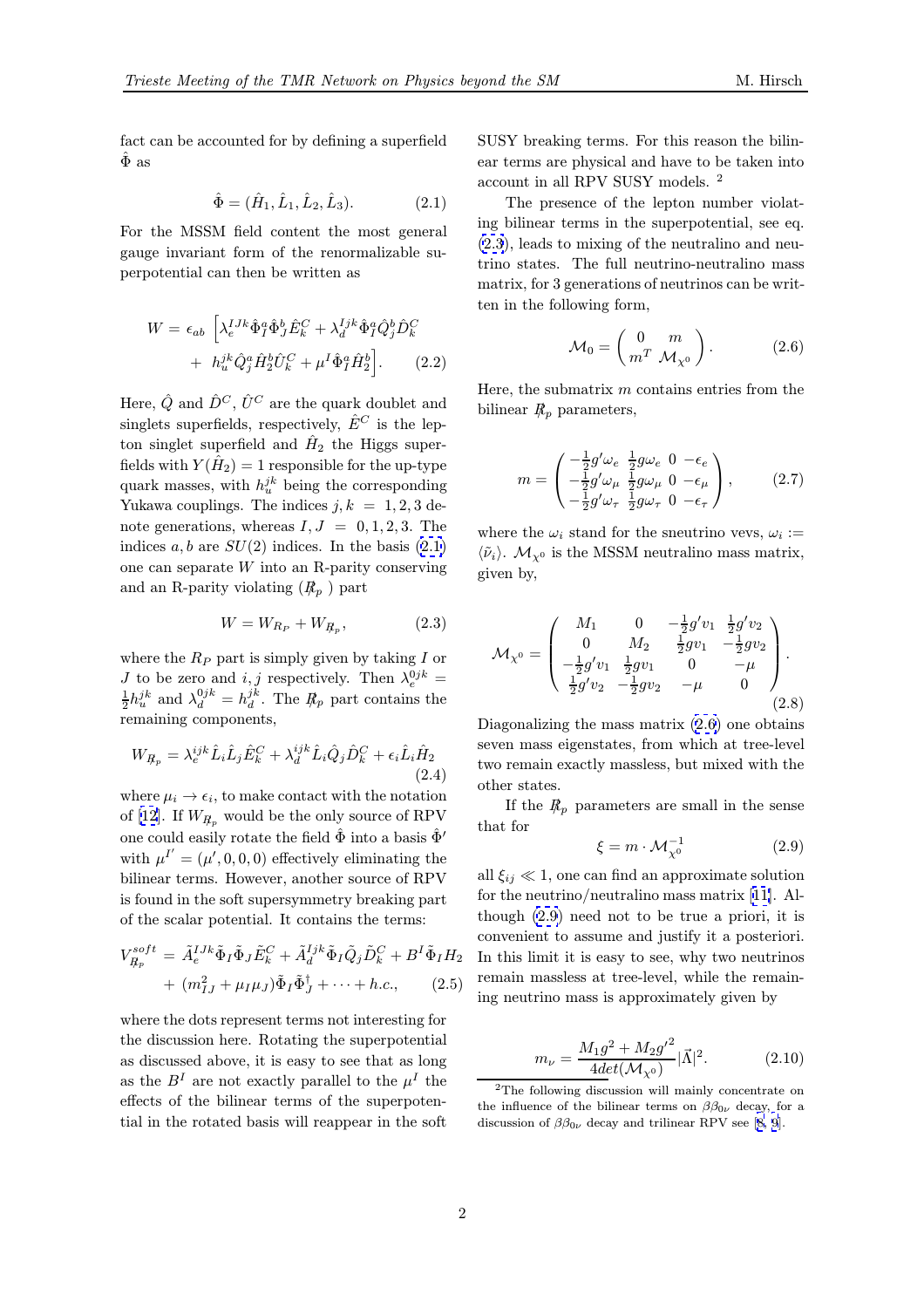<span id="page-2-0"></span>Here,  $|\vec{\Lambda}|$  is defined as

$$
\Lambda_i = \mu \omega_i - v_1 \epsilon_i. \tag{2.11}
$$

and contains all relevant information about the bilinear R-parity violation at tree-level.

In order to calculate the contributions to  $\beta\beta_{0\nu}$ decay, one has to find all possible lepton number violating interactions, involving the first generation, for the model under consideration. For the bilinear RPV model the relevant terms are [11]

$$
\mathcal{L}_{R_p}^{(Bilinear)} = -\frac{g}{\sqrt{2}} \kappa_n W_{\mu}^{-} (\bar{e} \gamma^{\mu} P_L \chi_n^0) +
$$
  

$$
\sqrt{2}g \left\{ \beta_k^u (\bar{\nu}_k P_R u^C) \tilde{u}_L + \beta_k^d (\bar{\nu}_k P_R d) \tilde{d}_R^* + \beta_{ki}^e (\bar{\nu}_k P_R e^C) \tilde{e}_{Li} \right\} + h.c.
$$
  
(2.12)

The first term in eq. (2.12) is generated from the Standard Model W-boson-fermion-fermion and R-parity-conserving interactions of the type  $W \chi^0 - \chi^{\pm}$  present in the MSSM. The R-parityviolating terms arise from the  $\chi^{\pm}$ -fermion-sfermion and  $\chi^0$ -fermion-sfermion interactions.

The coefficients in eq. (2.12) are defined as follows,

$$
\kappa_n = \sum_{k=1}^3 \Delta_{1k}^- \Xi_{n+3,k}^* + \sqrt{2} \Delta_{14}^- \Xi_{n+3,5}^* + \Delta_{15}^- \Xi_{n+3,6}^* \tag{2.13}
$$

$$
\beta_k^d = -\frac{1}{3} \tan \theta_W \Xi_{k,4} \tag{2.14}
$$

$$
\beta_k^u = -\frac{1}{6}(\tan \theta_W \Xi_{k,4} + 3\Xi_{k,5})
$$
 (2.15)

$$
\beta_{ki}^e = -\frac{1}{\sqrt{2}} \Delta_{14}^- \Xi_{i,k} + \frac{1}{2} (\tan \theta_W \Xi_{k,4} + \Xi_{k,5}) \delta_{i1}
$$
\n(2.16)

$$
\beta^{c} = -\frac{1}{\sqrt{2}} \Delta_{14}^{-}.
$$
 (2.17)

Indices  $i, k$  above run from 1 to 3, whereas the index  $n = 1, 2, 3, 4$ . Here,  $\Delta^-$  and  $\Xi$  are the matrices which diagonalize the charged leptonchargino and neutrino-neutralino mass matrices, for details see [11].

Neutrinoless double beta decay in this model occurs through two different sources: a) The finite neutrino [mas](#page-5-0)s, see (2.10) and b) through the finite neutrino-neutralino as well as the charginocharged lepton mixing [10, 11]. The leading order diagrams are summarized in figure 1.



Figure 1: Leading double-beta-decay Feynman graphs in the  $R_p$  model.

Figure 1.a (top left) shows the ordinary mass mechanism of  $\beta\beta_{0\nu}$  decay, accompanied by heavy neutralino exchange, fig. 1.b (top right) shows the gluino/neutralino exchange contribution, which is due to the non-zero charged-lepton-chargino mixing in this model. Figures 1.c and 1.d are neutrino-like graphs accompanied by supersymmetric particle exchange. Such vector-scalar graphs gave quite interesting constraints in models with trilinear R-parity breaking [13]. In the bilinear model, however, they give non-zero contributions only in combination with trilinear RPV parameters, or suppressed by Yukawa couplings. Thus, although fig 1.c and 1.d are [of t](#page-5-0)he same order in perturbation theory as fig. 1.a they can be safely neglected in the analysis.

The half life for  $\beta\beta_{0\nu}$  decay can then be written as

$$
\left(T_{1/2}^{\beta\beta_{0\nu}}\right)^{-1} = G_{01}(\mathcal{M}_{\nu})^2 |\eta^{\Delta L=2}|^2. \qquad (2.18)
$$

Here,  $G_{01}$  is the leptonic phase space integral, numerical values can be found in [14],  $\mathcal{M}_{\nu}$  is the nuclear matrix element governing the well-known mass mechanism of double beta decay and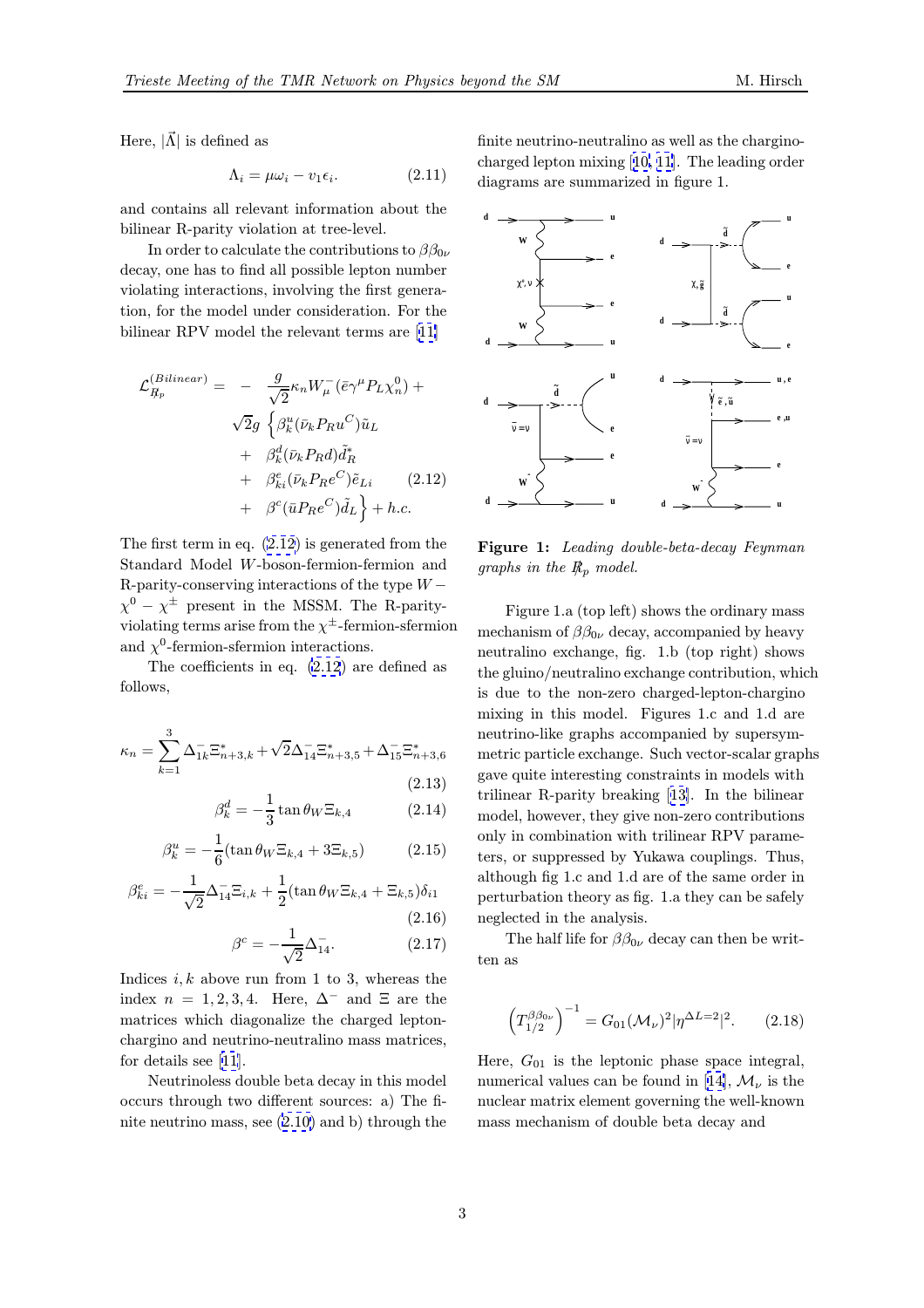$$
\eta^{\Delta L=2} = \frac{\langle m_{\nu} \rangle}{m_e} + \left(\frac{m_P}{\langle m_{\chi} \rangle} + \eta_{\tilde{g}}\right) \mathcal{R}_N \qquad (2.19)
$$

where  $\mathcal{R}_N = \mathcal{M}_N / \mathcal{M}_\nu$ , and the vector-scalar graphs have been neglected. The effective Majorana neutrino mass,  $\langle m_{\nu} \rangle$ , the effective neutralino mass  $\langle m_{\chi} \rangle$  and  $\eta_{\tilde{q}}$  are defined by,

$$
\langle m_{\nu} \rangle = \sum_{j}^{\prime} U_{ej}^{2} m_{j} \simeq \frac{2}{3} \frac{g^{2} M_{2}}{det(\mathcal{M}_{\chi^{0}})} \Lambda_{1}^{2}, \quad (2.20)
$$

$$
\eta_{\chi} = \sum_{i=1}^{4} \frac{m_p}{m_{\chi_i^0}} \kappa_i^2 =: \frac{m_p}{\langle m_{\chi} \rangle},
$$
 (2.21)

$$
\eta_{\tilde{g}} = \left(\frac{4\pi\alpha_S}{9}\right) \left(\frac{4\pi\alpha_2}{G_F^2 m_{\tilde{d}_L}^4}\right) \left(\frac{m_p}{m_{\tilde{g}}}\right) (\beta^c)^2, \quad (2.22)
$$

where  $G_F$  is the Fermi constant,  $m_p$  is the proton mass and  $m_{\tilde{a}, \tilde{d}_L}$  the gluino, dsquark mass. The final results do not depend on the numerical values of  $m_e$  and  $m_p$  which appear in these definitions, since compensating factors appear in the original definitions for the nuclear matrix elements [15, 16]. Note, that the second relation in (2.20) has been derived assuming  $\Lambda_1$  to be smaller than the typical SUSY scale and using the usual GUT [ass](#page-5-0)umption on  $M_1$ ,  $M_1 = (5/3) \tan^2 \theta_W M_2$ .

[Ind](#page-5-0)ividual nuclear matrix elements are defined by,

$$
\mathcal{M}_{\nu} = (M_{GT,m} - (\frac{g_V}{g_A})^2 M_{F,m}), \tag{2.23}
$$

$$
\mathcal{M}_N = (M_{GT,N} - (\frac{g_V}{g_A})^2 M_{F,N}),
$$
 (2.24)

numerical values can be found in the literature. In the following analysis the matrix elements of [15, 16] have been used. Applying different calculations of the nuclear structure matrix elements lead to slightly different bounds. However, given the large margin of freedom in the MSSM pa[ramete](#page-5-0)rs  $\mu$ ,  $M_2$  and  $tan(\beta)$ , and the rather weak dependence of the limits on RPV parameters on the nuclear matrix elements  $(\Delta\Lambda_e \simeq \sqrt{\Delta M_{nuc}})$ the main conclusions do not depend on this specific choice.

#### 3. Discussion of the results

In the following analysis we will use the currently most stringent limit on double beta decay

$$
T_{1/2}({}^{76}Ge) \ge 1.1 \times 10^{25}ys \tag{3.1}
$$

found by the Heidelberg-Moscow experiment [17].

The experimental constraint eq. (3.1) together with the theoretical decay rate eq. (2.18) defines an excluded area in a complex multi dimensional parameter space consisting of the  $R_p$ parameters as well as a number of MSSM p[aram](#page-2-0)eters.

Let us first compare the short-range contributions with the long-range (light) neutrino exchange. All of them are of the same order in RPV parameters, i.e. proportional to  $\Lambda_1^2$ . By naively comparing the corresponding diagrams one might think that they are of equal importance. Closer inspection, however, reveals that this is not the case, and that the short-range contributions are suppressed compared to the longrange ones. This suppression is due to nuclear physics effects. For heavy particle exchange the two quarks interacting have to come very close together, where the strong repulsive part of the nucleon-nucleon interaction is important. For point-like nucleons this contribution would be zero, so that the corresponding nuclear matrix elements become non-zero only due to the finite nucleon size. A naive estimate of the size of the short-range contributions relative to the neutrino mass contribution can be given by comparing the typical momentum scale of the nucleons, order  $p_F$ , with the typical mass scale of SUSY particles  $m_{SUSY}$  and thus is expected to be  $p_F/m_{SUSY} \sim 10^{-3}$ .

Fig. 2 then shows the limits on the parameters  $\epsilon_1$ , for  $\omega_1 = 0$ , assuming  $\tan \beta = 1$  as a function of the MSSM parameters  $(M_2, \mu)$ . Limits typically of the order of a few hundred keV are found, choosing  $M_2$  and  $\mu$  of the order of up to a few hundred GeV. Note, however, that the limit on  $\epsilon_1$  depends rather strongly on the choice of tan  $\beta$ , and detoriates proportional to tan  $\beta$  for large values of this parameter.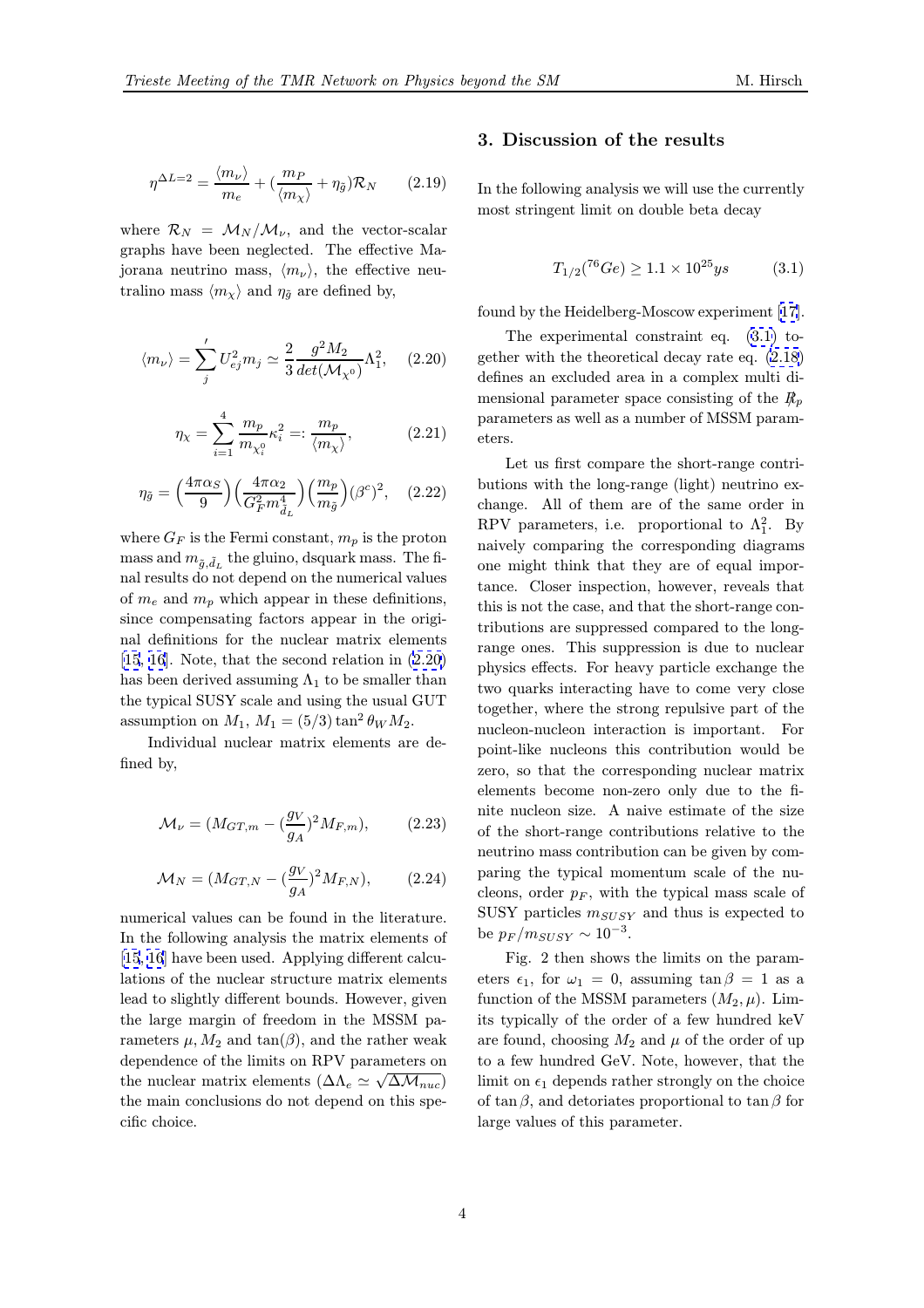

Figure 2: Upper limit on the individual parameter  $\epsilon_1$  for tan  $\beta = 1$  and  $\omega_i = 0$  as a function of  $(M_2, \mu).$ 

While figure 2 shows, that for typical ranges of  $M_2$  and  $\mu$  the upper bound on  $\epsilon_1$  is of the order of a few 100 keV, the limits in figure 2 are not completely realistic, since they make the rather unreasonable assumption  $\omega_1 = 0$ . It is more realistic to plot the excluded ranges of parameters in the  $(\epsilon_1, \omega_1)$  plane, for different choices of  $M_2$ and  $\mu$ . The results are shown in figure 3.



Figure 3.a: Upper limits on  $(\epsilon_1, \omega_1)$  assuming  $\langle m_{\nu} \rangle \leq 0.5 \, eV$ ,  $\tan \beta = 1 \, and \, \mu = 100 \, GeV$ , for different values of  $M_2$ ,  $M_2 = 100, 200, 500, 1000$ GeV. Note that the allowed range is always in between two lines of constant  $M_2$ .



**Figure 3.b:** Same as figure 3.a, but for  $\tan \beta =$ 10.

Figure 3 shows, that assuming either  $\epsilon_1$  or  $\omega_1$  to be equal to zero, one gets the correct order of magnitude of constraint on the other quantity, except in the narrow region where both are approximately aligned to give  $\Lambda_1 = 0$ .<sup>3</sup>

Comparing figure 3.a with fig. 3.b it is also seen, that the limit on  $\epsilon$  depends on the choice of tan( $\beta$ ), whereas the limit on  $\omega_1$  does not. As long as  $M_2$  and  $\mu$  are in a realistic range, say below 1 TeV, typical limits on  $\omega_1$  of the order of a few MeV are obtained.

### 4. Conclusion

I have discussed the contributions of (bilinear) Rparity breaking supersymmetry to neutrinoless double beta decay. This model mimics closely the case of spontaneous breaking of R-parity. It is found that  $\beta\beta_{0\nu}$  decay constrains only a subset of the possible bilinear parameters, namely  $\epsilon_1$ and the sneutrino VEV of the first generation  $\omega_1$ . For the first generation  $R_p$  parameters  $\beta \beta_{0\nu}$  decay provides very stringent limits, typically of the order of a few hundred keV up to a few MeV. With these limits at hand it seems rather hopeless to search for RPV in the first generation at colliders.

<sup>3</sup>In the tree-level calculation presented here, the double beta decay amplitude is proportional to  $\Lambda_1^2$ . However, once 1-loop corrections are taken into account, this strict proportionality is broken.